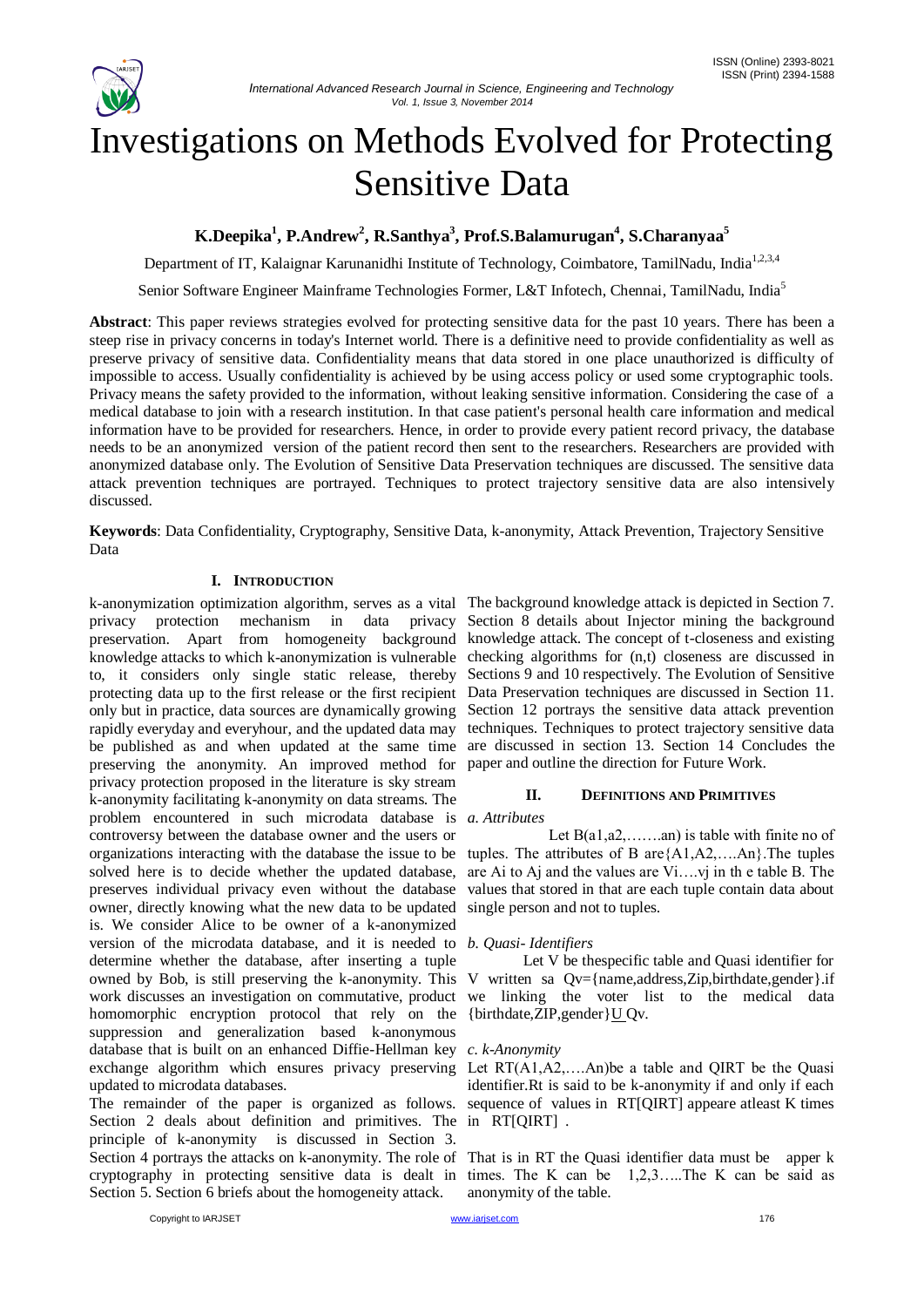

*International Advanced Research Journal in Science, Engineering and Technology Vol. 1, Issue 3, November 2014*

| <b>RACE</b>  | <b>Birth</b> | gender | <b>ZIP</b> | Problem      |
|--------------|--------------|--------|------------|--------------|
| <b>Black</b> | 1965         | М      | 0213       | shortbreath  |
| <b>Black</b> | 1965         | M      | 0213       | Shortbreath  |
| <b>Black</b> | 1965         | М      | 0214       | Hypertension |
| White        | 1964         | F      | 0213       | Obesity      |
| White        | 1965         | F      | 0214       | Chestpain    |
| White        | 1967         | М      | 0213       | Shortbreath  |
| White        | 1964         | М      | 0214       | chestpain    |

Fig 1. Microdata Database containing sensitive Information

In the above tables the Black occurs 3 times and white occurs 4 times 1965 occurs 4 times,1967 occurs 1 times,1964 occurs 2 times.The minimum occurancr of the Quasi identifier data is 2.So that is 2 anonymous table.Anonymity is different from what is usual or expected (ie) when we do something , we do not let people know that we are personal who did it and the information. To reduce the disclosure of data, we need to generalize an anonymized table. This anonymized table consist of records that has no. of attributes.

### **III.K-ANONYMIZATION PRINCIPLE**

K-anonymity is a simpler form and are easy to understand. K-anonymity is achieved by anonymising the data before release. Here the explicit identifiers are removed. Though it is not enough as the person may know the quasiidentifier values of some individuals already in the table. The knowledge can be either from the personal knowledge or public. In order to secure both explicit and quasiidentifiers, a generalization method is used, in which all the quasi-identifiers are replaced with less specific values but semantically consistent. As a result more records will have the some values for the quasi-identifier(i.e)Kanonymity requires that each equivalence class atleast Krecords. In K-anonymity there are two types of attacks they are homogeneity attack and background knowledge attack .we can discuss the homogeneity attack[16].

# **IV.ATTACKS ON K-ANONYMITY**

#### *a. UNSORTED MATCHING ATTACK AGAINST K-ANONYMITY*

If we related the data in the sorting order even if it may be provider with K-anonymity.We can find the data using, that matching with other external sources.So to solve this problem we can provide the data randomly without sorting order.By that we cannot match the in the case of anonymity 2.Otherwise the sensitive data may be matched and leak out.

### *b. COMPLEMENTARY RELEASE ATTACK AGAINST K-ANONMITY*

Copyright to IARJSET **177** and the community of the control of the control of the control of the control of the control of the control of the control of the control of the control of the control of the control of the contr The subsequent release of two tables which is belonged to a table T.when it be linked, then the data may be disclosed. Consider G,T and GTs are released sub sequently,then the k-anonymity will not hold long time,even if the tuples are changed in random *C. MULTILATERAL SECURITY*

position.When we linking the Quasi identifiers with another attributes in a particular table then the databases may be disclosed.

## *c. TEMPORAL ATTACK AGAINST K-ANONYMITY*

The table GT1 provide k-anonymity at time  $t=0$ , form the table PT and some tuples may be added or deleted then the GT2 table provide the k-anonymity and released at the time t1.Then these tables may linked by another attribute of a particular table then that may be reveal the sensitive information.

#### **V. THE ROLE OF CRYPTOGRAPHY IN PROTECTING SENSITIVE DATA**

In traditional database security research fully on trustworthy. In assumption possible to the external users (hacker) attack the database. For example health organization database owner and user to interacting with database and also users. So database cannot be fully trusted. This problem can be solved using the role of cryptography. In database security techniques are including access control, information flow control, user authentication, encryption, digital signatures also. And then database security problem and their solution to come up a framework. In that framework occur some relevant security addressed, its point that not previously once. Framework only addressed the new research direction for collaboration of database communities.

### *A.LIMITATIONS:*

Some protocols proposed in the literature of a theoretical communication and can become practical communication bandwidth, computing power can be improved. In real world setting in that assumption may not be fully justified, protocols addressing this issue are even more complex.

# *B.UNILATERAL SECURITY:*

In unilateral security relevant applications, some system must be protected against a malicious outsider often called an attacker. The system is secure has no attacker in system specification. That attacker has no extract the secret information. In that unilateral security is define security as well as define the system specification. For example system capabilities, computing power, bandwidth, etc.

In security to be see internetwork and operating system as well as protection of an organization internal network against hackers for instance by firewalls and intrusion detection technology unilateral security is protection of communication between the two parties against eavesdropper, for example by encryption.

In that required protection of two parties, but eavesdropper not against each other. Database system must protected against outsiders and also against malicious user, but assumed to trust worthy.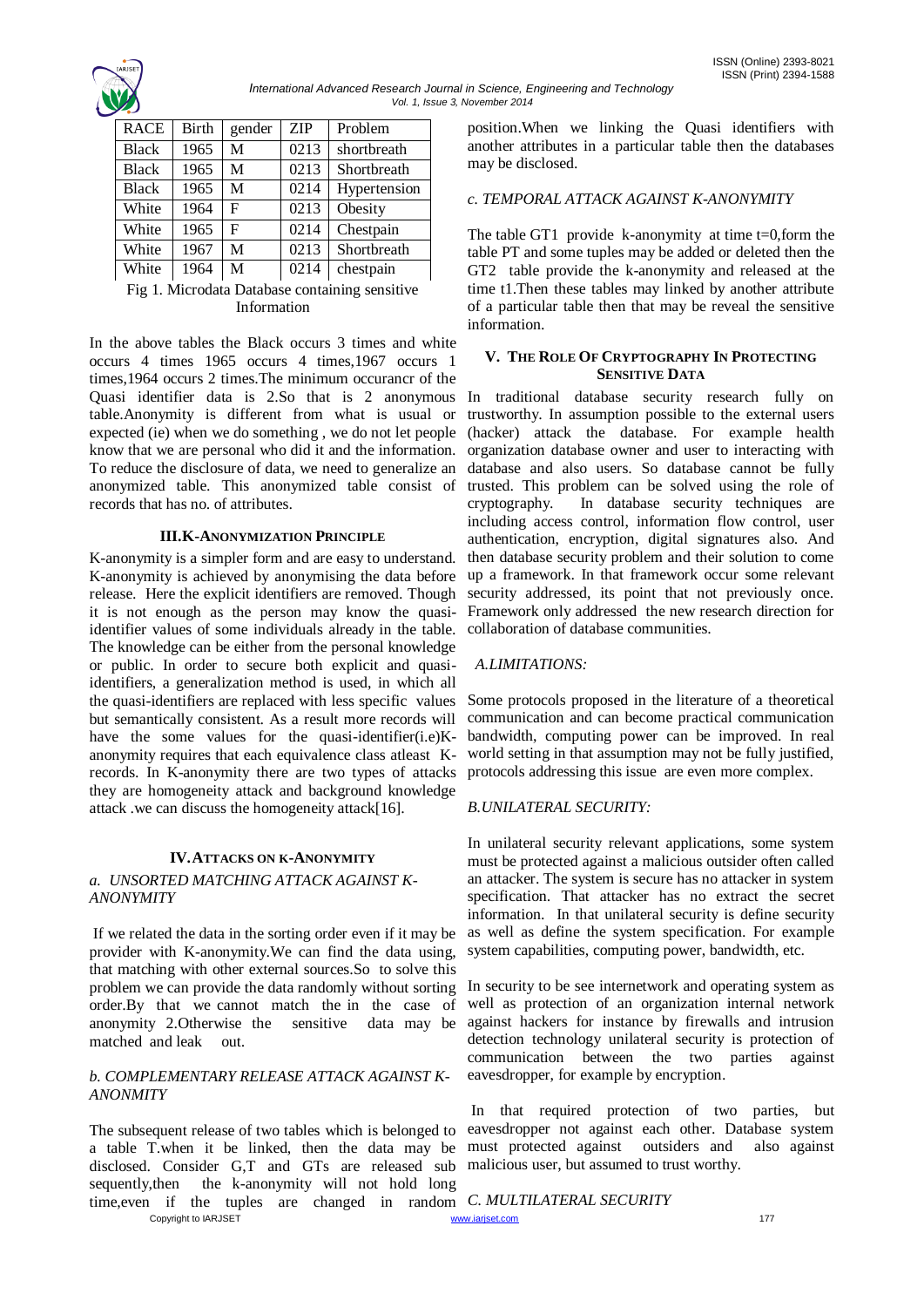

Multilateral Security is an relevant application of on-line transaction require the protection of several parties, each against the potential misbehavior of some other parties. In online transaction where both the customers and the vendors want to be protected against malicious behaviors by the other.

|   | <b>NON SESITIVE ATTRIBUTES</b> |     |                    | SENSITIVE         |
|---|--------------------------------|-----|--------------------|-------------------|
|   |                                |     |                    | <b>ATTRIBUTES</b> |
|   | ZIPCODE                        | AGE | <b>NATIONALITY</b> | <b>DISEASE</b>    |
| 1 | 13053                          | 28  | RUSSIAN            | <b>CANCER</b>     |
| 2 | 13054                          | 29  | JAPANESE           | <b>CANCER</b>     |
| 3 | 13068                          | 27  | <b>INDIAN</b>      | <b>CANCER</b>     |
| 4 | 13068                          | 19  | AMERICAN           | <b>CANCER</b>     |
| 5 | 14050                          | 31  | AMERICAN           | <b>HEART</b>      |
|   |                                |     |                    | <b>DISEASE</b>    |
| 6 | 14050                          | 34  | <b>GERMAN</b>      | VIRAL             |
|   |                                |     |                    | <b>INFECTION</b>  |
|   |                                |     |                    |                   |
| 7 | 14068                          | 35  | RUSSIAN            | <b>CANCER</b>     |
| 8 | 14068                          | 36  | <b>INDIAN</b>      | VIRAL.            |
|   |                                |     |                    | <b>INFECTION</b>  |
|   |                                |     |                    |                   |
|   |                                |     |                    |                   |

Table 2. 4-anonymous inpatient microdata

|                | <b>NON</b><br><b>SESITIVE</b><br><b>ATTRIBUTES</b> |        | <b>SENSITIVE</b><br><b>ATTRIBUTES</b> |                                  |
|----------------|----------------------------------------------------|--------|---------------------------------------|----------------------------------|
| S.No           | <b>ZIPCODE</b>                                     | AGE    | <b>NAT</b><br><b>ION</b><br>ALI<br>TY | <b>DISEASE</b>                   |
| $\mathbf{1}$   | $130**$                                            | <30    | $\ast$                                | <b>CANCER</b>                    |
| $\overline{2}$ | 130**                                              | $<$ 30 | $\ast$                                | <b>CANCER</b>                    |
| 3              | $130**$                                            | $<$ 30 | $\ast$                                | <b>CANCER</b>                    |
| $\overline{4}$ | 130**                                              | $<$ 30 | $\ast$                                | <b>CANCER</b>                    |
| 5              | $140**$                                            | $3*$   | $\ast$                                | <b>HEART</b><br><b>DISEASE</b>   |
| 6              | $140**$                                            | $3*$   | $\ast$                                | <b>VIRAL</b><br><b>INFECTION</b> |
| 7              | $140**$                                            | $3*$   | *                                     | <b>CANCER</b>                    |
| 8              | $140**$                                            | $3*$   | $\ast$                                | <b>VIRAL</b>                     |

Another example of software privacy problem in multilateral security. In software vendor to create the software And provide the user and his functionality, so vendor to give indirectly using the parties, vendors to give parties and parties to give customer, so fully trust the service provider. Another example of multi-lateral security is on-line auctions and e-voting.

|                | <b>NON SESITIVE ATTRIBUTES</b> |                   |                    | <b>SENSITIVE</b> |
|----------------|--------------------------------|-------------------|--------------------|------------------|
|                |                                | <b>ATTRIBUTES</b> |                    |                  |
|                | <b>ZIPCODE</b>                 | AGE               | <b>NATIONALITY</b> | <b>DISEASE</b>   |
|                | $130**$                        | $<$ 30            | $*$                | <b>CANCER</b>    |
| $\overline{2}$ | $130**$                        | $<$ 30            | $*$                | <b>CANCER</b>    |
| 3              | $130**$                        | $<$ 30            | $*$                | <b>CANCER</b>    |
| $\overline{4}$ | 130**                          | $<$ 30            | $*$                | <b>CANCER</b>    |
| 5              | $140**$                        | $3*$              | $\ast$             | <b>HEART</b>     |
|                |                                |                   |                    | <b>DISEASE</b>   |
| 6              | $140**$                        | $3*$              | $\ast$             | <b>VIRAL</b>     |
|                |                                |                   |                    | <b>INFECTION</b> |
| 7              | 140**                          | $3*$              | $\ast$             | <b>CANCER</b>    |
| 8              | 140**                          | $3*$              | $\ast$             | <b>VIRAL</b>     |
|                |                                |                   |                    | <b>INFECTION</b> |

Table 3 Inpatients Microdata

| Table 4. A 4-anonymous inpatient microdata |  |  |
|--------------------------------------------|--|--|
|                                            |  |  |

| <b>ZIPCODE</b> | AGE | <b>SEX</b> | <b>DISEASE</b> |
|----------------|-----|------------|----------------|
| 47665          | 29  |            | <b>VIRAL</b>   |
| 47602          | 27  |            | <b>CANCER</b>  |
| 47643          | 26  | М          | <b>VIRAL</b>   |
| 47908          | 52. | М          | <b>HEART</b>   |
|                |     |            | <b>DISEASE</b> |
| 47942          | 47  | F          | <b>FLU</b>     |
| 47932          | 30  | М          | <b>HEART</b>   |
|                |     |            | <b>DISEASE</b> |

# *D. UNILATERAL DATABASE SECURITY:*

In the traditional model of database security, db is assumed to be trustworthy. It suffic es a general system with a state  $\sum$  and set Q of operations .Each query q£Q is specified by a state updates function fq :  $\Sigma \geq \Sigma$  and output function gq: $\Sigma$ ->β where is the range of all possible replies a query can produce.

### *E. ACCESS CONTROL*

Access control is a most important problem in unilateral security. In that database component checks all the database request and denies user request based on her or his privilege. Access control with developing the policies and languages with specify privileges and then to be implemented the policies. In Access control to subtle has many request queries in the database. In that Access control is a content based meaning or it is based on history of users' previous database.

### *F. USER AUTHENTICATION AND SECURE COMMUNICATION*

The most unilateral problem is an establishing connection between the user and the database. The secure connection to be secret and authenticated in communication. In connection to be implemented by the user. In authenticated to be sub layers stack in the database using public-key – infrastructure(PKI), establishing connection in cryptographic mechanism and protocols.

### **VI.THE HOMOGENEITY ATTACK**

Homogeneity attack means, the way to identify the sensitive attribute of others. For example we consider the two people Anna and Rosita. They are antagonistic

Copyright to IARJSET **178 Construction** and the construction of the construction of the construction of the construction of the construction of the construction of the construction of the construction of the construction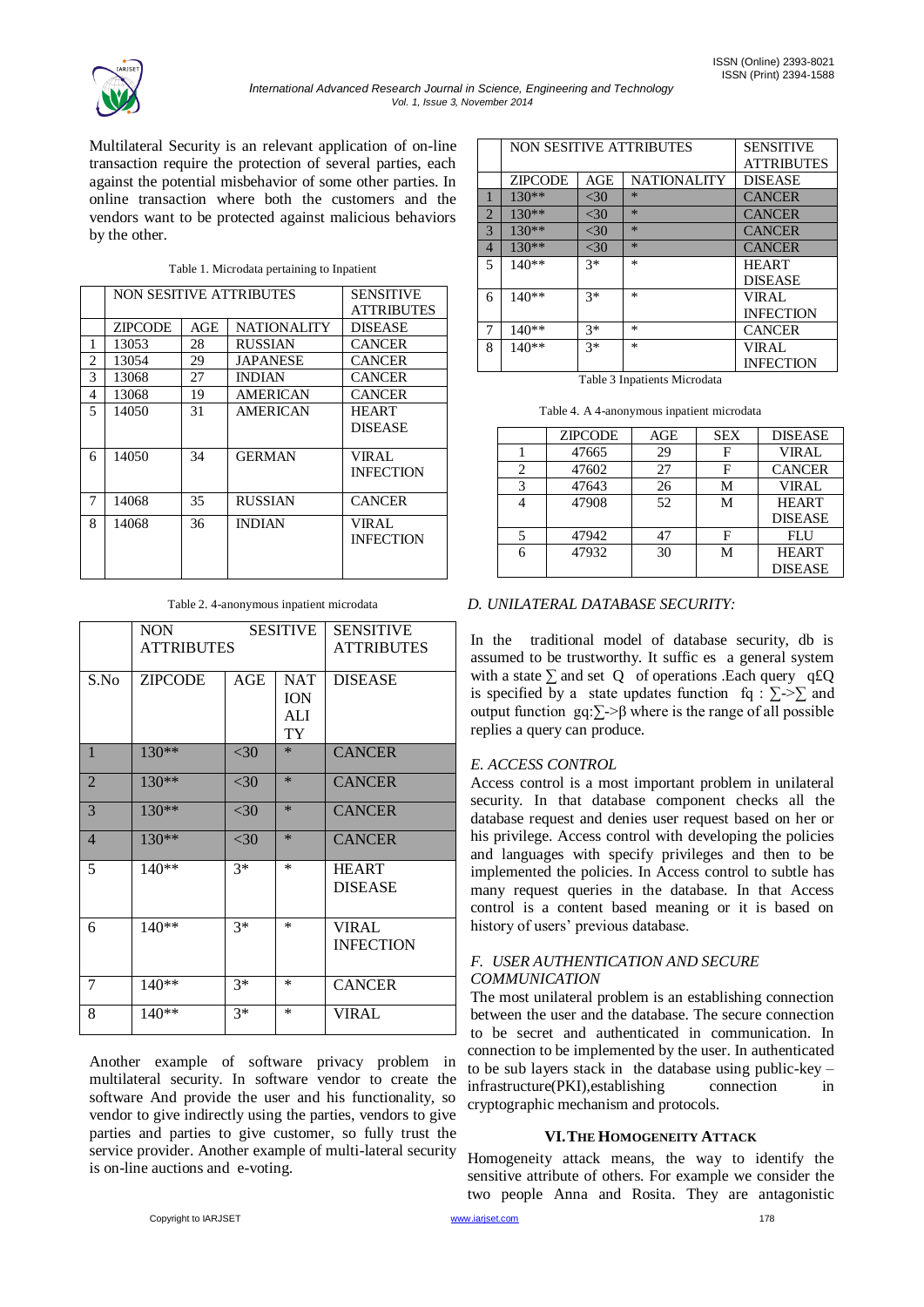

neighbours. They were working in the same company. table can be disclosure.but the closure table contain the One day Rosita suffering or some problem physic. Rosita sensitive attributes. By using the group id identify the call the ambulance and she admitted in the hospital. Anna disease. But the observer will be get confused. This the saw that Rosita moving in ambulance. Anna don't know that what happen to Rosita. She trying to find what disease for Rosita. so Anna went to hospital and discovers the 4 anonymous table and she look out the current inpatients records that are released by the hospital. Anna saw lots of records.

The records says that admitted patients contain Heart disease, Viral infection, and cancer. But Anna thought that one of the records says about the Rosita. She cant find out in those records. But Anna knows the age of the Rosita because she is neighbor. The age of Rosita is 29 year old Japanese female who lives in zipcode 13068. So Anna easily find out that Rosita lives in 1,2,3,4 in the 4 anonymous inpatients table. That records says that all the patients contain cancer. So Anna concludes that Rosita has cancer. This the one kind of attack in K-anonymity.

### **VII. THE BACKGROUND KNOWLEDGE ATTACK**

Anna has a best friend named Priya who had a ill so she admitted in the same hospital as Rosita. The patient records will be released by the hospital. The fig(1) shows that Anna knows age of Priya is 31-year old Japanese

female who currently have a zip code 14050. There is no more information. So she don"t know that Priya caught a viral infection or cancer or heart disease. But Anna knows that Japanese have low incidence in the cancer and heart disease. So Anna has concludes that Priya has a viral infection.

In this table we can see that the age of Priya is 31-year old. So the age is 3\* so easily identified that Priya has a viral infection. Because the Japanese people have less incidence in cancer and heart disease. This about the background knowledge attack. By overcoming the background knowledge attack they introduced the INJECTOR: mining background knowledge attack[2].

#### **VIII. INJECTOR: MINING THE BACKGROUND KNOWLEDGE ATTACK**

Copyright to IARJSET **179 Construction** and the *compound of the accompound of the compound of the compound of the compound of the compound of the compound of the compound of the compound of the compound of the compound* In K-anonymity there are two types of attacks they are homogeneity attack and background knowledge attack[2] .we can discuss the background knowledge attack. In the above table says about background knowledge attack. For example Anna has a best friend named Priya who had a ill so she admitted in the same hospital as Rosita. The patient records will be released by the hospital. The Fig.1 shows that Anna knows age of Priya is 31-year old Japanese female who currently have a zip code 14050. There is no more informations. So she don"t know that Priya caught a viral infection or cancer or heart disease. But Anna knows that Japanese have low incidence in the cancer and heart disease. So Anna has concludes that Priya has a viral infection. Injector means we are considering the original table that contains all the details. Then we are disclosing the anonymized tables that contains quasi-identifiers (like zip code, age,sex).But for the sensitive attribute we are creating one group id. There we are using id numbers.That

advantage to overcome background knowledge attack by using INJECTOR: mining background knowledge attack[3].

Table 5 The quasi-identifier table

|                | <b>ZIPCODE</b> | AGE | <b>SEX</b> | <b>GROUP</b> |
|----------------|----------------|-----|------------|--------------|
|                |                |     |            | ID           |
|                | 47665          | 29  | F          |              |
| $\mathfrak{D}$ | 47602          | 27  | F          |              |
| $\mathcal{R}$  | 47643          | 26  | М          |              |
|                | 47908          | 52  | М          |              |
|                | 47942          | 47  | F          |              |
|                | 47932          | 30  | M          |              |

Table 6 The sensitive attribute table

| <b>GROUP</b> | <b>DISEASE</b>       | <b>COUNT</b> |
|--------------|----------------------|--------------|
| נ וו         |                      |              |
|              | <b>VIRAL DISEASE</b> |              |
|              | <b>CANCER</b>        |              |
|              | <b>HEART DISEASE</b> |              |
|              | FI 11                |              |

#### **IX.CONCEPT OF T-CLOSENESS**

A positive pregnancy, privacy is measured by the information gain of an observer. Before seeing the released table the observer has think that something happened in the sensitive attribute value of a single person. After seeing the released table the observer may have the details about the sensitive attributes. Here we are going to see about before and after seeing the released table. t-closeness should have the distance between the class and the whole table is no more than a threshold t [15].

### **X. CHECKING ALGORITHM FOR (N,T) CLOSENESS**

INPUT: P is partitioned into partitions  $\{p1, p2, ...pr\}$ OUTPUT: true if (n,t)-closeness is satisfied,false

otherwise STEP1: for every Pi

STEP2: if Pi contains less than n records

 $STEP3: find = false$ 

STEP4: for every  $Q \in parent(p)$  and  $|Q| \geq n$ 

STEP5: if  $D[P_i, Q] \leq t$ , find = true

STEP6: if find  $=$  false, return false

The above checking algorithm has three components: COMPONENT 1:

 The first component says how to choose the dimension on which the partition should be done. COMPONENT2:

 The second component is to choose a value for splitting.

COMPONENT3:

 The third component says to check partition whether the partition violates the privacy requirement.

 To implement the above two components we use existing heuristics[5]. The algorithm is to check if the partitioning will satify the (n,t)-closeness. Here we define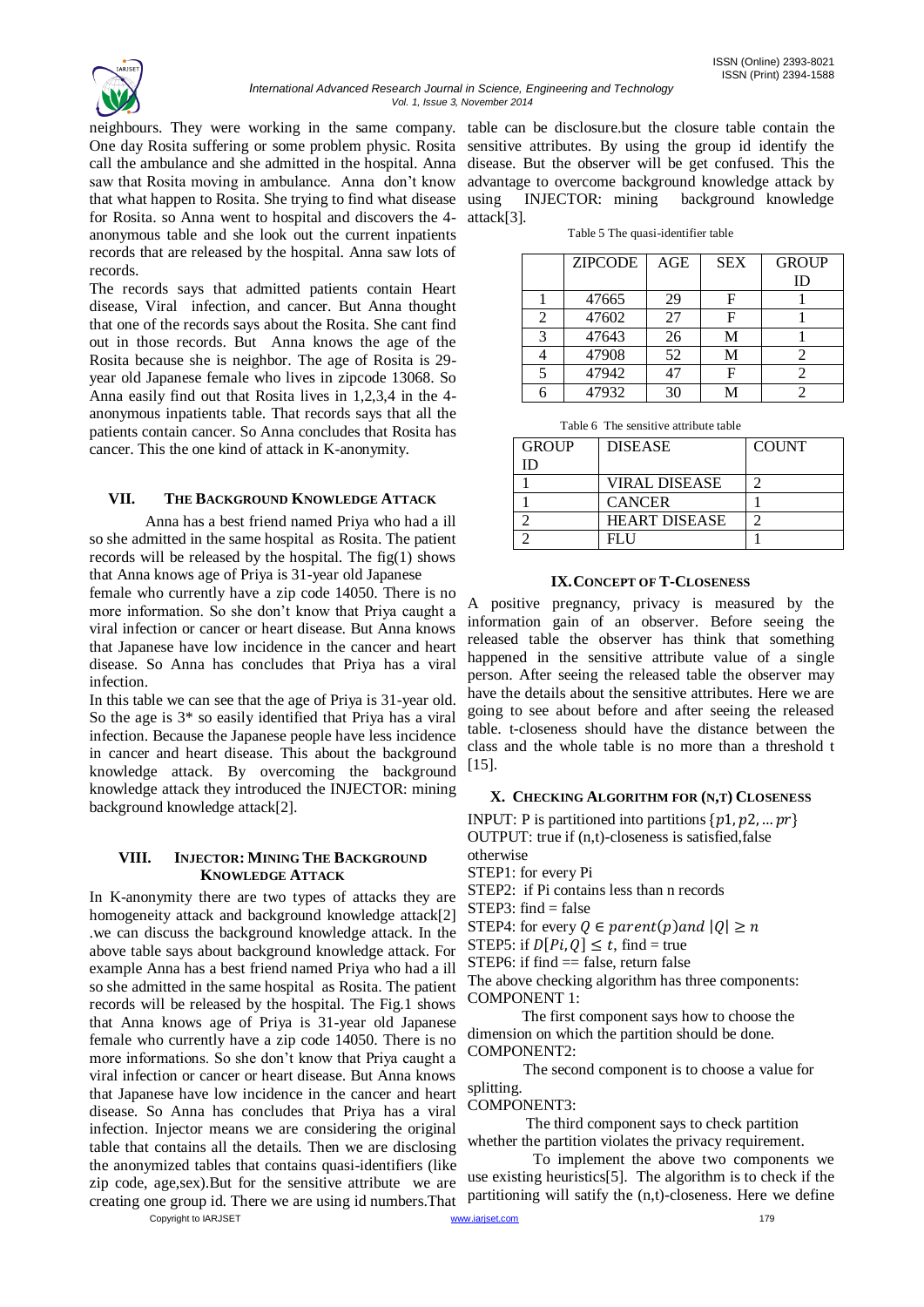ISSN (Online) 2393-8021 ISSN (Print) 2394-1588

P as a set of tuples. the p is partitioned in to 'r' partitions method can boost the quality of analysis using the  $\{p1, p2, \dots, pr\}$  (i.e)  $\cup i$   $\{Pi\} = P$  and  $pi \cap pj = \emptyset$ . then anonymized data. partition P are further partitioned and all the partitions are from the partition tree with P as the root. The parent P denotes the set of partitions on the path from P to the root.in this partitions that contain all the tuples in the table . if the  $pi(1 \le i \le r)$  contains at least 'n' records, then we can say that  $pi$  has the  $(n,t)$ -closeness requirements. If the record in  $pi(1 \le i \le r)$  is less than records, then the algorithm calculate the distance between the  $pi$  and each partition in parent $(P)$ . if the partition exist is large (contain n records) in parent(P) and which in distance to  $pi(D[\text{pi}, 0]$  is atmost t, then  $pi$  is (n,t)-closeness satisfied. Else  $pi$  not satisfy (n,t)-closeness requirements. If all the P is have (n,t)-closeness then the partition g satisfies the (n,t)-closeness requirement.

#### **XI.EVOLUTION OF SENSITIVE DATA PRESERVATION TECHNIQUES**

In (2003) [1] Haoween chan, Perrig.A. in university of California,Berkeley, developed the miniature wireless sensor nodes as part of its smart dust projects. That project establish a self organizing sensor network when dispersed into an environment. the privacy and security issues posed by sensor networks represent a rich field of research problems. The authors says that improving technologies and software may address many of the issues but others will require new supporting technologies.

David A.Maltz, Jibin Zhen,Geoffrey Xie, Hui Zheng,Gisli Hjalmytsson, Albert Greenberg ,Jennifer Rexford in (2004) [2] discussed about anonymizing which is done by removing all information that connects the data to the identity of the originating network ,while still preserving the structure of information that makes the data valuable to networking researchers. Here the authors formulated two methods.Firstly,they have formulated the key issues of the configuration anonymization problem. Secondly,they provided a working solution for configuration anonymization that meets the formulated requirements. Hence it has been validated with a major carrier, earning researchers access to the configuration files for dozens of networks.

RJ Bayardo, R.Agarwal in (2005) [3] said that Hereby the authors present a new approach to explore the space of possible anonymization that develops the data management strategies to reduce the expensive operations such as hashing. The authors shown that the algorithm can produce good anonymization in situations where the input data finding an optimal solution in resoanable time. For their knowledge, this is the first result demonstrating optimal-anonymization of a non-trivial dataset under a general model of the problem.

Copyright to IARJSET 180 Jian xu, Wei Wang, Jian pei, Xiaoyuan Wang,Baile Chi, Ada Wai-Chee fu in (2006) [4] studied the problem of utility based anonymization. First, they proposed a simple framework of specifying utility of attributes. That framework covers both numeric data and differential privacy. for example,they showed that the categorical data. Secondly, they developed two simple anonymized data can be used effectively to build a efficient local recoding methods for utility based decision tree induction classifier. Hereby,it results that the anonymization. Hereby, it results in the utility based proposed non-interactive anonymization algorithm is

Gabriel Ghinita, Panagiotis karras, Panos Kalnis, Nikos Mamoulis in (2007) [5], the authors proposed a framework for privacy preservation efficiently that address and cover these defects. At first they focused on one dimensional quasi-identifiers (piece of information) and they developed experience based technique, that finds a solution which is not guaranteed to be optimal(heuristics) to solve the one-dimensional problems in linear time. Finally, they generalized their solutions to multidimensional quasi-identifiers using space mapping techniques.

### **XII. SENSITIVE DATA ATTACK PREVENTION TECHNIQUES**

Tiancheng Li, NingLui Li in (2008) [6] the author considered and used background knowledge. Their first approach collects knowledge from the data and then it is further used in data anonymization. One important advantage of their approach to that it protects the sata against background knowledge attacks while improving data utility. Then they presented injector framework for data anonymization. Injector collects data to be released and uses then in the anonymization process.They also developed efficient anonymization algorithm to calculate the injected tables that contains background knowledge. Hence, it shows that Injector reduces privacy risks against background knowledge attacks while improving data utility.

TianCheng Li, NingLui Li, Jian Zheng in (2009) [7] portrayed a general framework for analyzing and modeling the adversary"s background kno0wledge by using kernel estimation methods. Under this framework, the authors reasoned about privacy using Bayesian inference techniques and proposed skyline (B,t) privacy model. This model allows the data publisher to enforce privacy requirements to protect the data against adversaries. This results in better approach and it shows the effectiveness of their approach in both privacy protection and utility preservation.

Das.S, Egecioglu.O, EL Abbadi.A in (2010) [8] developed a model that preserves properties of the graph which expresses linear functions of the edge weights. These properties forms the foundations of many important graphtheoretic algorithms such as shortest paths, minimum spanning tree etc. hence ,at last as the proof of their concept, they selected the shortest path problem and experimentally evaluated the proposed techniques. They used real social network datasets for their evaluation techniques.

Noman Mohammed, Ruichen, Benjamin C.M.Fung, Philip S.Yu. in (2011 a) [9] the authors proposed the first anonymization algorithm for the non-interactive settings based on the generalization technique. Firstly,their proposed solution generalizes the raw data probabilistically and it adds noise to the guarantee  $\epsilon$ -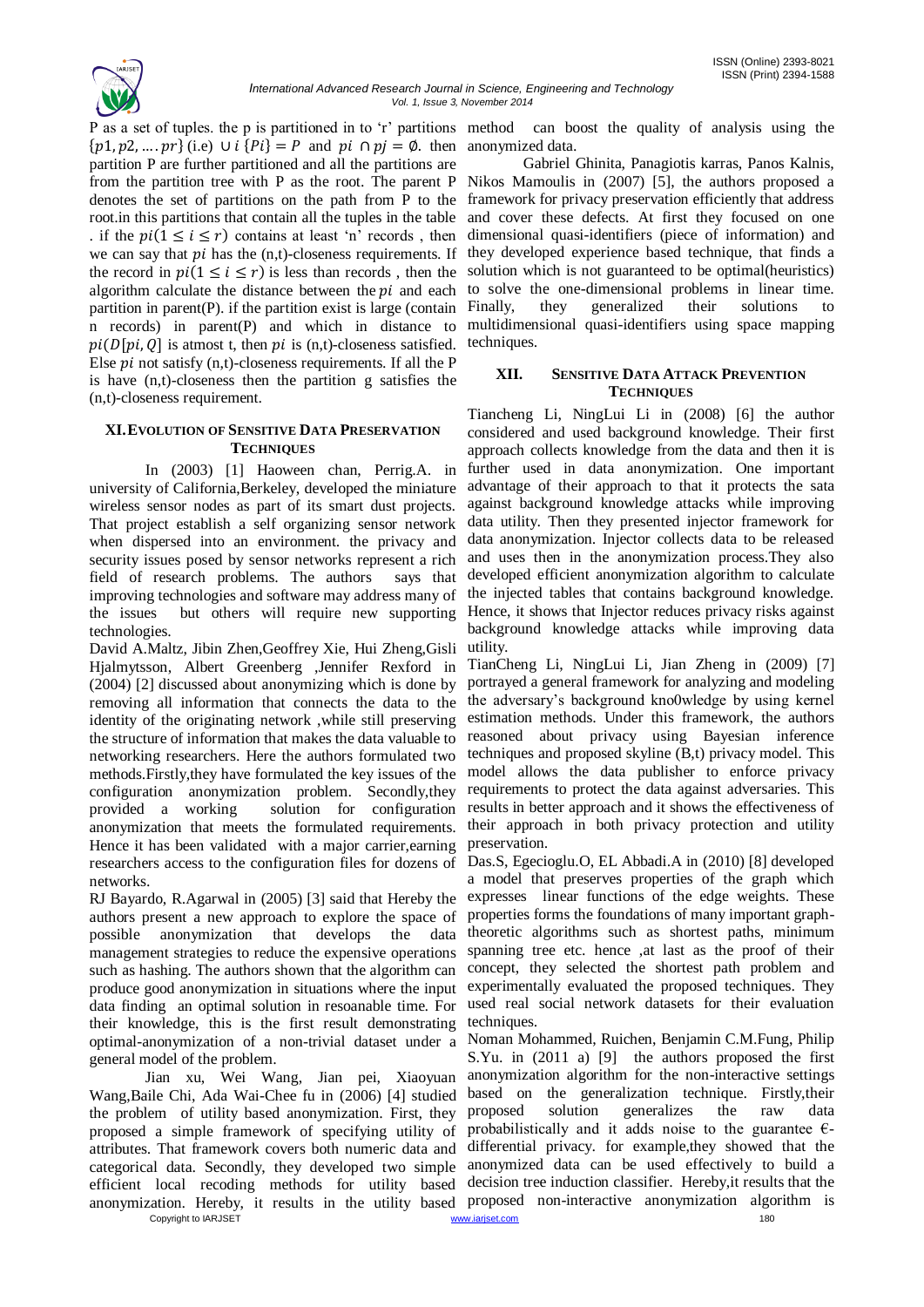

scalable and performs better than existing solutions for researchers. Researchers are provided with anonymized classification analysis.

Jianneng cao, Carminati.B, Ferrari.E, Tan KL in (2011 b) Preservation techniques were discussed. The sensitive data [10] the authors present continuously anonymizing attack prevention techniques were portrayed. Techniques streaming data via adaptive clustering[CASTLE]. It is a to protect trajectory sensitive data were also intensively cluster-based scheme that anonymizes data. They further discussed. shown how CASTLE can be easily extended to handle ldiversity. It is effective and efficient with respect to the quality of the output data.

Aris Gkoulalas-Divanis, Grigorios Loukides in (2011 c) [11] the authors proposed a clustering based framework to anonymizing data while transaction. Their framework provides the basis for designing algorithms that express a larger solution space than existing methods. This method allows publishing data with less information loss and it can satisfy a widerange of privacy requirements.

#### **XIII. TECHNIQUES TO PROTECT TRAJECTORY SENSITIVE DATA**

Various approaches have been developed to anonymize clinical data, but they neglect temporal information. Tamersoy.A, Loukides.G, Nergiz.M.E, Saygin.Y,Malin.B in (2012) [12] proposed a novel approach to share patientspecific longitudinal data that offers clear privacy [7] guarantees, while preserving data utility. The authors demonstrated that the proposed approach can generate anonymized data that permit effective biomedical analysis using several patients.

Poulis.G, Skiadopoulos.S, Loukides.G,Gkoulalasdivanis.A. in (2013) [13] paper proposed an approach that overcomes these defects by adapting km-anomity to trajectory data and by using distance generalization. Their experiments verified that this algorithm preserves data utility and it is fast and scalable. Burke.M.J, Kayem.A.V.D.M in (2014) [14], the authors made two contributions to facilitate effective and efficient CBCR and crime data mining to address the user privacy concern. Firstly,they proposed a framework for mobile CBCR and secondly,hybrid k-anonymity algorithm is done for preserving crime data. They used hierarchy based generalization algorithm to classify the data to minimize the information loss..

### **XIV. CONCLUSION**

This paper reviewed strategies evolved for protecting sensitive data for the past 10 years. There has been a steep rise in privacy concerns in today's Internet world. There is a definitive need to provide confidentiality as well as preserve privacy of sensitive data. Confidentiality means that data stored in one place unauthorized is difficulty of impossible to access. Usually confidentiality is achieved by be using access policy or used some cryptographic tools. Privacy means the safety provided to the information, without leaking sensitive information. Considering the case of a medical database to join with a research institution. In that case patient's personal health care information and medical information have to be provided for researchers. Hence, in order to provide every patient record privacy, the database needs to be an [21] L.Sweeney,"K-anonymity :A model for protecting privacy",pp.557anonymized version of the patient record then sent to the

database only. The Evolution of Sensitive Data

#### **REFERENCES**

- [1] Haoween chan, Perrig.A," Security and privacy in sensor networks", published in computer Volume 36, Issue:10, 2003.
- [2] David A.Maltz, Jibin Zhen,Geoffrey Xie, Hui Zheng,Gisli Hjalmytsson, Albert Greenberg ,Jennifer Rexford "Structure preserving anonymization of router configuration data", published in 4th ACM SIGCOMM conference on internet measurement, 2004.
- [3] RJ Bayardo,R.Agarwal ," Data privacy through optimal kanonymization" published in 21st International conference,2005.
- [4] Jian xu, Wei Wang, Jian pei, Xiaoyuan Wang,Baile Chi, Ada Wai-Chee fu," Utility based anonymization using local recording",published in 12th ACM SIGKDD International conferences on knowledge discovery and data mining, 2006.
- [5] Gabriel Ghinita, Panagiotis karras, Panos Kalnis, Nikos Mamoulis," Fast data anonymization with low information loss", published in 33rd International conference on very large databases,2007
- Tiancheng Li, NingLui Li," Injector: Mining Background Knowledge for data anonymization",published in 24th International conference on Data Engineering,2008.
- [7] TianCheng Li, NingLui Li, Jian Zheng,"Modeling and integrating background knowledge in data anonymization" published in 25th International conference on Data Engineering, 2009.
- [8] Das.S, Egecioglu.O, EL Abbadi.A," Anonymizing weighted social network graphs", published in 26th International conference on Data Engineering,2010.
- [9] Noman Mohammed, Ruichen, Benjamin C.M.Fung, Philip S.Yu," Differentially private data release for data mining, ACM SIGKDD International conferences on knowledge discovery and data mining,2011 (a).
- based [10] Jianneng cao, Carminati.B, Ferrari.E, Tan KL," CASTLE: continuously anonymizing data streams", published in dependable and secure computing,(volume:8,issue:3),2011 (b)
	- Aris Gkoulalas-Divanis, Grigorios Loukides," Privacy –constrained clustering-based transaction data anonymization",published in 4th International workshop on privacy and anonymity in the Information society,2011 ( c)
	- [12] Tamersoy.A, Loukides.G, Nergiz.M.E, Saygin.Y,Malin.B," Anonymization of longitudinal electronic medical records",published in information technology in Biomedicine (volume:16,issue:3), 2012.
	- Poulis.G, Skiadopoulos.S, Loukides.G,Gkoulalas-divanis.A," Distance-based k^m-anonymization of trajectory data" PUBLISHED IN 14TH International conference on mobile data management,2013.
	- [14] Burke.M.J, Kayem.A.V.D.M," k-anomity for privacy preserving crime data publishing in resource constrained environments, published in international conference on advanced information networking and application workshop,2014.
	- [15] Ningui Li, Tiancheng Li and Suresh Venkatasubramanian Closeness: A new privacy measurefor data publishing", IEEE Transactions on Secure and Dependable Computing, July 2010.
	- [16] N. Li, T.Li, and S.Venkatsubramanian,"t-closeness : privacy beyond k-anonymity and l-diversity", Proceedings of ICDE pp.106- 115,2007.
	- [17] N. Li, and T.Li, "Injector: Mining background knowledge for data anonymization", Proceedings of ICDE,2008.
	- [18] A.Machanavajjhala, J.Gehrke, D.Kifer and S.Venkatasubramaniam" l-diversity: privacy beyond k-anonymity", Proceedings of ICDE,p.24,2006.
	- [19] K. LeFeVer, D.DeWitt and R.Ramakrishnan ," Mondrian Multidimensional K-anonymity", Proceedings of .ICDE, p.25,2006.
	- [20] P.Samarati, "Protecting respondents privacy in microdata release",IEEE trans,pp1010-1027,dec.2001.
	- 527, International Journal on Uncertainity, Fuzziness and Knowledge-based Systems, 10(5), 2002.